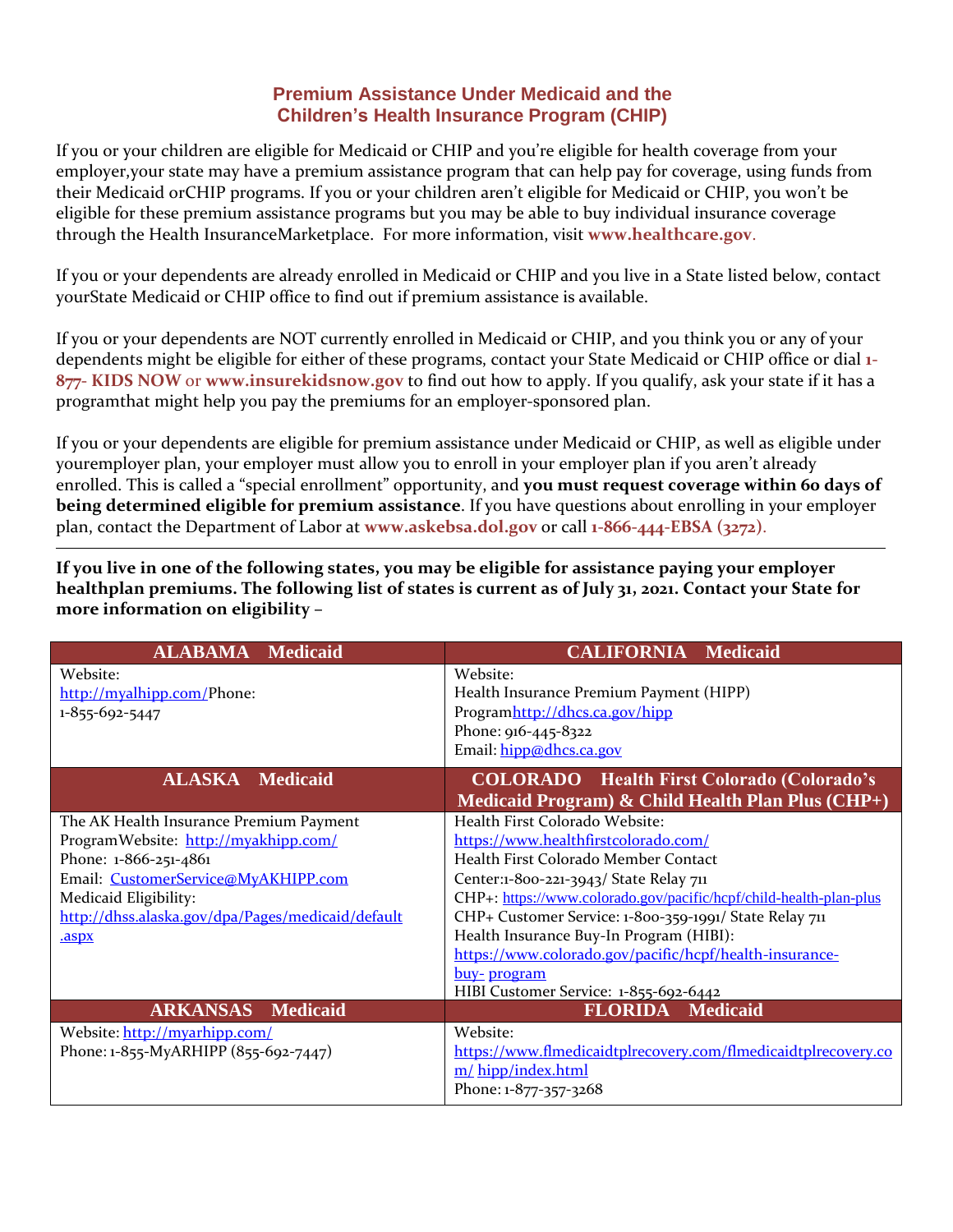| <b>GEORGIA Medicaid</b>                                                            | <b>MASSACHUSETTS</b> Medicaid and CHIP                                                  |
|------------------------------------------------------------------------------------|-----------------------------------------------------------------------------------------|
| Website: https://medicaid.georgia.gov/health-                                      | Website: https://www.mass.gov/info-                                                     |
| insurance-premium-payment-program-hipp                                             | details/masshealth-premium-assistance-pa                                                |
| Phone: 678-564-1162 ext 2131                                                       |                                                                                         |
|                                                                                    | Phone: 1-800-862-4840                                                                   |
| <b>INDIANA</b><br><b>Medicaid</b>                                                  | <b>MINNESOTA Medicaid</b>                                                               |
| Healthy Indiana Plan for low-income adults 19-                                     | Website:                                                                                |
| 64Website: http://www.in.gov/fssa/hip/                                             | https://mn.gov/dhs/people-we-serve/children-and-                                        |
| Phone: 1-877-438-4479<br>All other Medicaid                                        | families/health-care/health-care-programs/programs-<br>and-services/other-insurance.isp |
| Website:                                                                           | Phone: 1-800-657-3739                                                                   |
| https://www.in.gov/medicaid/Phone                                                  |                                                                                         |
| 1-800-457-4584                                                                     |                                                                                         |
| <b>Medicaid and CHIP (Hawki)</b><br><b>IOWA</b>                                    | <b>MISSOURI</b> Medicaid                                                                |
| Medicaid Website:                                                                  | Website:                                                                                |
| https://dhs.iowa.gov/ime/members                                                   | http://www.dss.mo.gov/mhd/participants/pages/hipp.                                      |
| Medicaid Phone: 1-800-338-8366                                                     | htm Phone: 573-751-2005                                                                 |
| Hawki Website:                                                                     |                                                                                         |
| http://dhs.iowa.gov/Hawki                                                          |                                                                                         |
| Hawki Phone: 1-800-257-8563<br>HIPP Website:                                       |                                                                                         |
| https://dhs.iowa.gov/ime/members/medicaid-a-to-z/hipp                              |                                                                                         |
| HIPP Phone: 1-888-346-9562                                                         |                                                                                         |
| <b>KANSAS</b><br><b>Medicaid</b>                                                   | <b>MONTANA Medicaid</b>                                                                 |
| Website:                                                                           | Website:                                                                                |
| https://www.kancare.ks.gov/Phone:                                                  | http://dphhs.mt.gov/MontanaHealthcarePrograms/HI                                        |
| 1-800-792-4884                                                                     | $\frac{PP}{PP}$ Phone: 1-800-694-3084                                                   |
| <b>KENTUCKY Medicaid</b>                                                           | <b>NEBRASKA Medicaid</b>                                                                |
| Kentucky Integrated Health Insurance Premium Payment                               | Website:                                                                                |
| Program (KI-HIPP) Website:                                                         | http://www.ACCESSNebraska.ne.govPhone:                                                  |
| https://chfs.ky.gov/agencies/dms/member/Pages/kihipp.aspx<br>Phone: 1-855-459-6328 | 1-855-632-7633                                                                          |
| Email: KIHIPP.PROGRAM@ky.gov                                                       | Lincoln: 402-473-7000<br>Omaha: 402-595-1178                                            |
|                                                                                    |                                                                                         |
| KCHIP Website: https://kidshealth.ky.gov/Pages/index.aspx                          |                                                                                         |
| Phone: 1-877-524-4718                                                              |                                                                                         |
| Kentucky Medicaid Website: https://chfs.ky.gov                                     |                                                                                         |
| <b>LOUISIANA</b><br>Medicaid                                                       | <b>NEVADA</b><br><b>Medicaid</b>                                                        |
| Website: www.medicaid.la.gov or www.ldh.la.gov/lahipp                              | Medicaid Website:                                                                       |
| Phone: 1-888-342-6207 (Medicaid hotline) or 1-855-618-5488                         | http://dhcfp.nv.govMedicaid Phone:                                                      |
| (LaHIPP)                                                                           | 1-800-992-0900                                                                          |
| <b>MAINE</b><br><b>Medicaid</b>                                                    | <b>NEW HAMPSHIRE</b><br><b>Medicaid</b>                                                 |
| <b>Enrollment Website:</b>                                                         | Website:                                                                                |
| https://www.maine.gov/dhhs/ofi/applications-                                       | https://www.dhhs.nh.gov/oii/hipp.htm                                                    |
| forms Phone: 1-800-442-6003                                                        | Phone: 603-271-5218                                                                     |
| TTY: Maine relay 711                                                               | Toll free number for the HIPP program: 1-800-852-3345,<br>ext5218                       |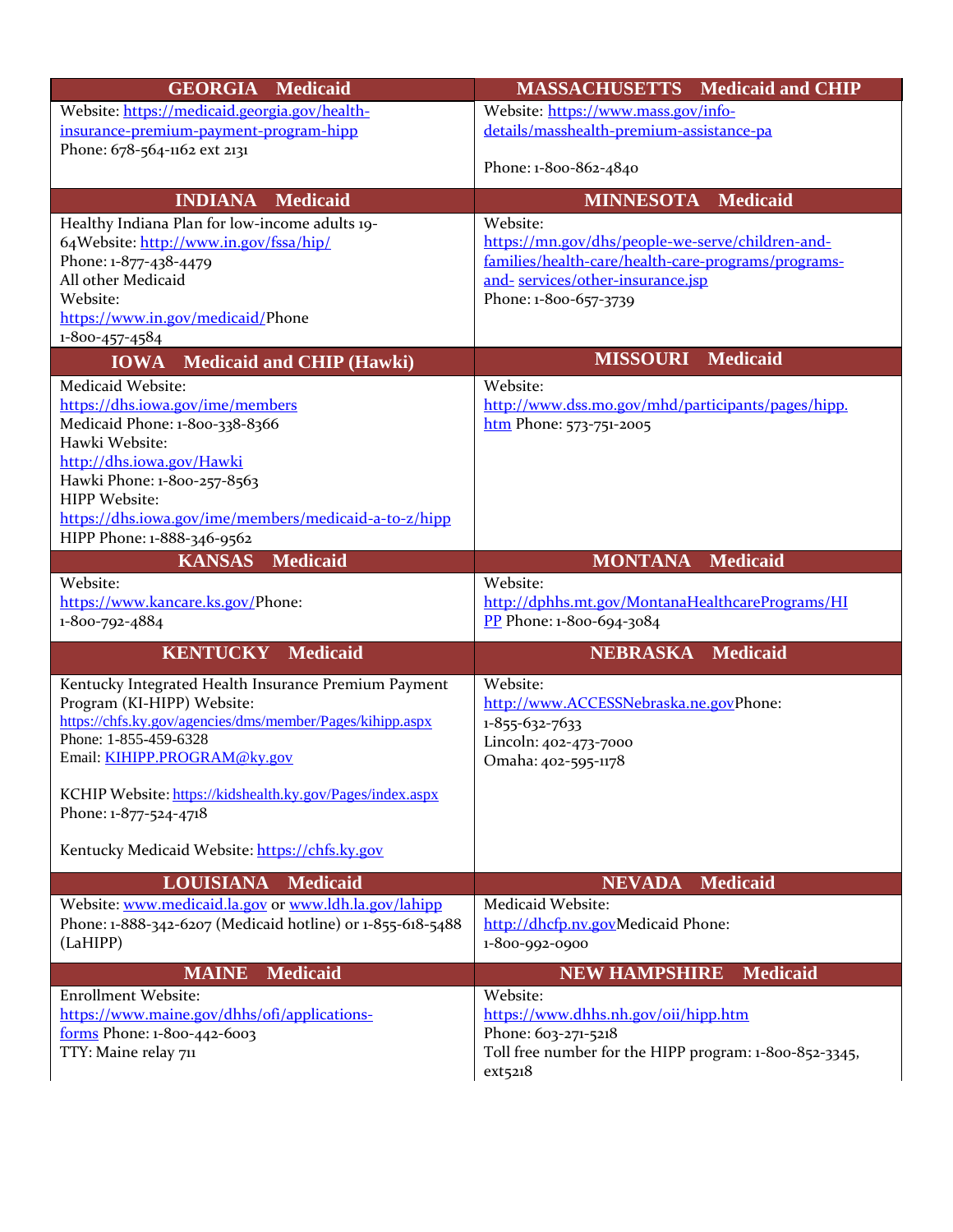Private Health Insurance Premium Webpage: [https://www.maine.gov/dhhs/ofi/applications](https://www.maine.gov/dhhs/ofi/applications-forms)[forms](https://www.maine.gov/dhhs/ofi/applications-forms) Phone: -800-977-6740. TTY: Maine relay 711

| <b>NEW JERSEY</b> Medicaid and CHIP                                               | <b>SOUTH DAKOTA Medicaid</b>                             |
|-----------------------------------------------------------------------------------|----------------------------------------------------------|
| Medicaid Website:                                                                 | Website:                                                 |
| http://www.state.nj.us/humanservic                                                | http://dss.sd.govPhone:                                  |
| es/dmahs/clients/medicaid/                                                        | 1-888-828-0059                                           |
| Medicaid Phone: 609-631-2392                                                      |                                                          |
| <b>CHIP Website:</b>                                                              |                                                          |
| http://www.njfamilycare.org/index.htmlCHIP<br>Phone: 1-800-701-0710               |                                                          |
| <b>NEW YORK Medicaid</b>                                                          | <b>TEXAS</b> Medicaid                                    |
|                                                                                   | Website:                                                 |
| Website: https://www.health.ny.gov/health_care/medicaid/<br>Phone: 1-800-541-2831 | http://gethipptexas.com/                                 |
|                                                                                   | Phone: 1-800-440-0493                                    |
| <b>NORTH CAROLINA</b><br><b>Medicaid</b>                                          | <b>Medicaid and CHIP</b><br><b>UTAH</b>                  |
| Website:                                                                          | Medicaid Website:                                        |
| https://medicaid.ncdhhs.gov/                                                      | https://medicaid.utah.gov/CHIP Website:                  |
| Phone: 919-855-4100                                                               | http://health.utah.gov/chip Phone: 1-877-                |
|                                                                                   | 543-7669                                                 |
| <b>NORTH DAKOTA</b><br><b>Medicaid</b>                                            | <b>VERMONT Medicaid</b>                                  |
|                                                                                   |                                                          |
| Website:                                                                          | Website:                                                 |
| http://www.nd.gov/dhs/services/medicalserv/medica                                 | http://www.greenmountaincare.org/                        |
| id/ Phone: 1-844-854-4825                                                         | Phone: 1-800-250-8427                                    |
| <b>OKLAHOMA</b> Medicaid and CHIP                                                 | <b>Medicaid and CHIP</b><br><b>VIRGINIA</b>              |
| Website:                                                                          | Website: https://www.coverva.org/en/famis-select         |
| http://www.insureoklahoma.org                                                     | https://www.coverva.org/en/hipp                          |
| Phone: 1-888-365-3742                                                             | Medicaid Phone: 1-800-432-5924                           |
|                                                                                   | CHIP Phone:<br>1-800-432-5924                            |
| <b>OREGON</b><br><b>Medicaid</b>                                                  | <b>WASHINGTON</b><br><b>Medicaid</b>                     |
| Website:                                                                          | Website:                                                 |
| http://healthcare.oregon.gov/Pages/index.aspx                                     | https://www.hca.wa.gov/                                  |
| http://www.oregonhealthcare.gov/index-es.html                                     | Phone: 1-800-562-3022                                    |
| Phone: 1-800-699-9075                                                             |                                                          |
| <b>PENNSYLVANIA</b><br><b>Medicaid</b>                                            | <b>WEST VIRGINIA</b><br>Medicaid                         |
| Website:                                                                          | Website: http://mywvhipp.com/                            |
| https://www.dhs.pa.gov/providers/Providers/Pages/Medica                           | Toll-free phone: 1-855-MyWVHIPP (1-855-699-8447)         |
| <u>I/HI PP-Program.aspx</u>                                                       |                                                          |
| Phone: 1-800-692-7462                                                             |                                                          |
| <b>Medicaid and CHIP</b><br><b>RHODE ISLAND</b>                                   | <b>Medicaid and CHIP</b><br><b>WISCONSIN</b>             |
|                                                                                   |                                                          |
| Website: http://www.eohhs.ri.gov/                                                 | Website:                                                 |
| Phone: 1-855-697-4347, or 401-462-0311                                            | https://www.dhs.wisconsin.gov/badgercareplus/p-10095.htm |
| (Direct RIte Share Line)                                                          | Phone: 1-800-362-3002                                    |
| <b>SOUTH CAROLINA</b><br><b>Medicaid</b>                                          | <b>WYOMING</b><br><b>Medicaid</b>                        |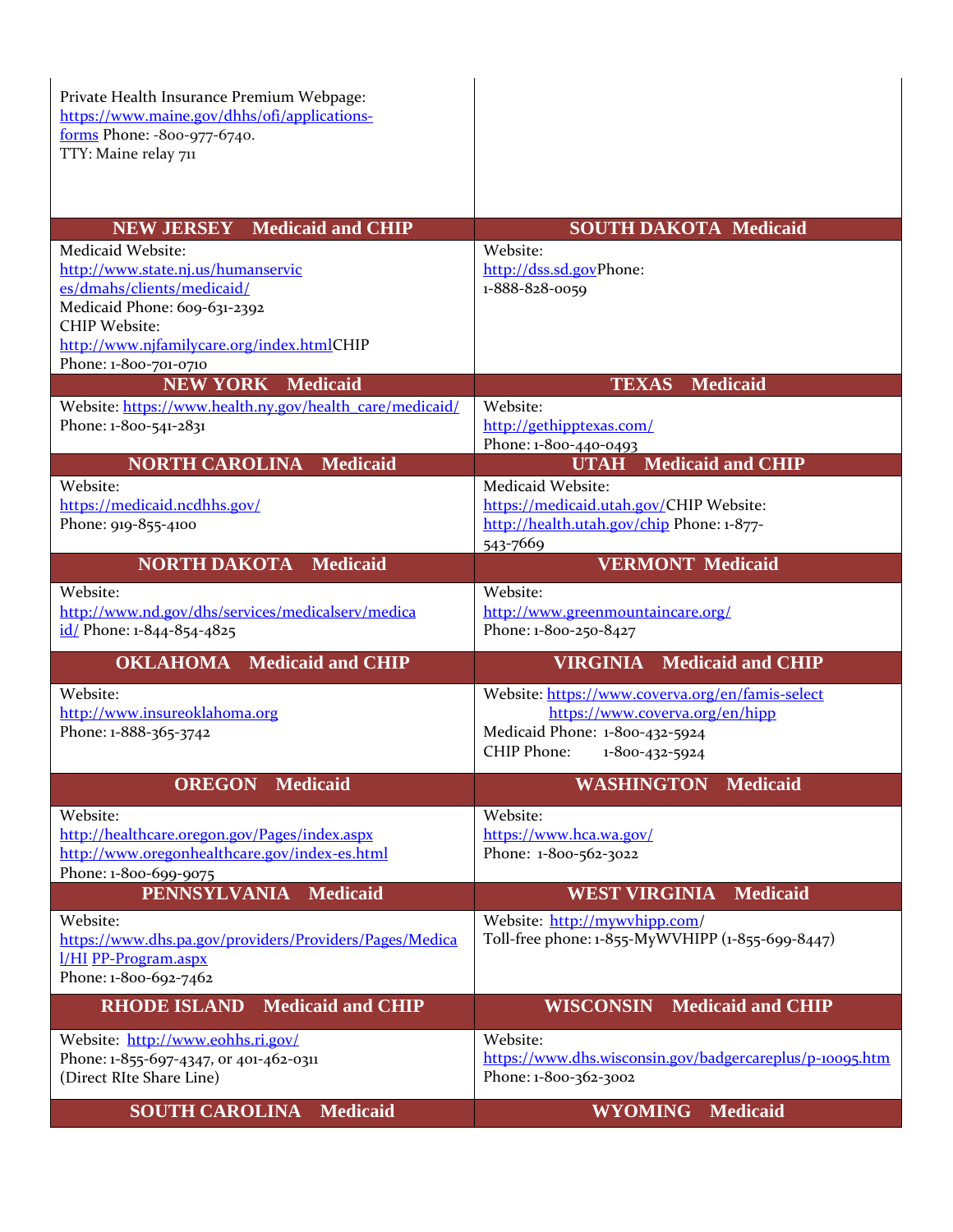| Website:                     | Website:                                                |
|------------------------------|---------------------------------------------------------|
| https://www.scdhhs.govPhone: | https://health.wyo.gov/healthcarefin/medicaid/programs- |
| 1-888-549-0820               | and-eligibility/                                        |
|                              | Phone: 1-800-251-1269                                   |

To see if any other states have added a premium assistance program since July 31, 2021, or for more information onspecial enrollment rights, contact either:

U.S. Department of Labor U.S. Department of Health and Human<br>ServicesEmployee Benefits Security Administration Centers for Medicare & Medicaid ServicesEmployee Benefits Security Administration Services [www.dol.gov/agencies/ebsa](http://www.dol.gov/agencies/ebsa) [www.cms.hhs.gov](http://www.cms.hhs.gov/)<br>1-866-444-EBSA (3272) 1-877-267-2323, Men 1-877-267-2323, Menu Option 4, Ext. 61565